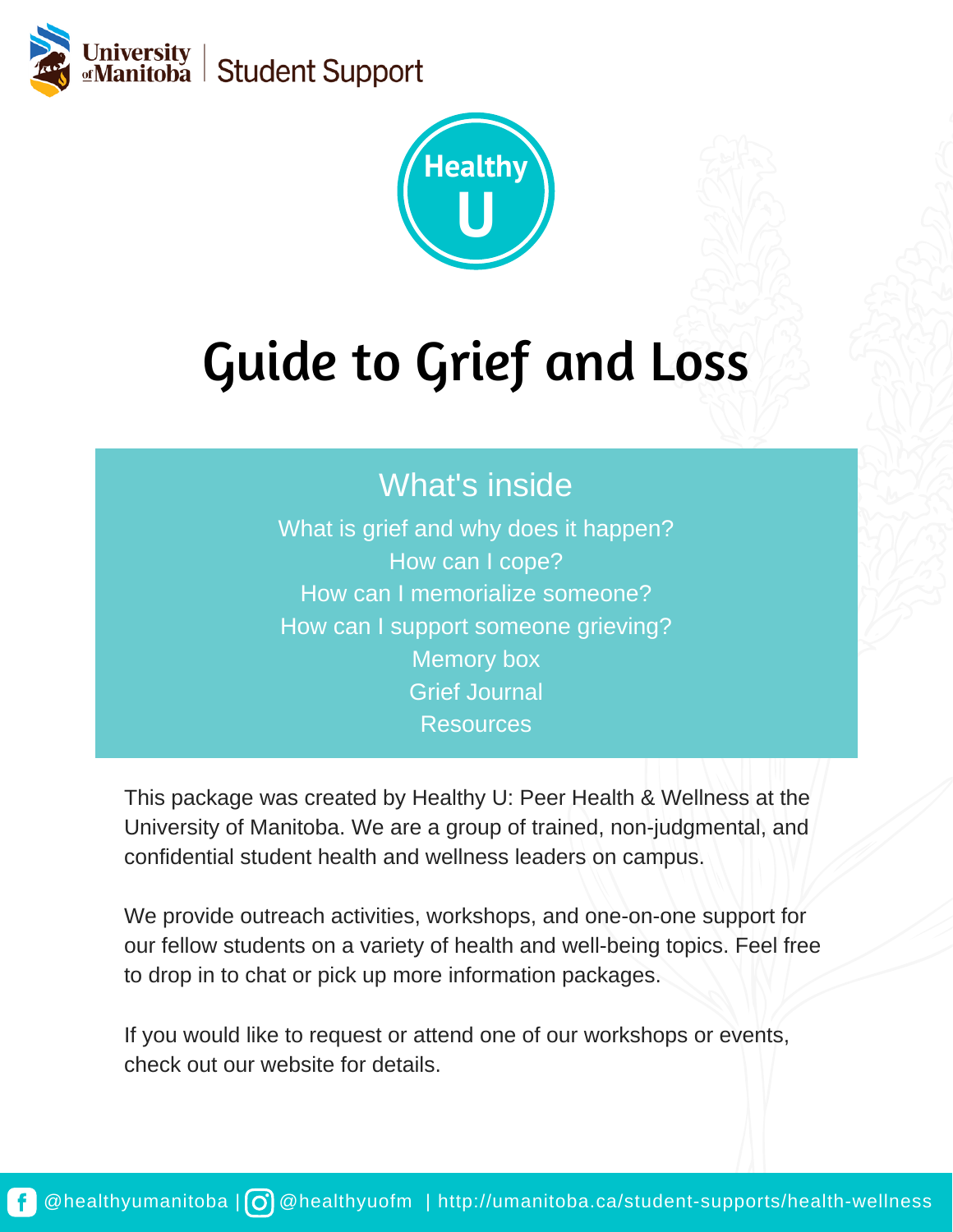# What is grief and why does it happen?

Grief is your body's way of **responding to loss**. You can experience grief through a variety of different situations, like but not limited to:

- Job loss;
- Breakups with a partner;
- The death of a loved one
- Loss of a friend
- Loss of financial security
- Graduation
- Death of a pet

### What does it feel like?

Keep in mind that understanding your journey through grief can be a difficult one and you may find yourself reacting in different ways.

- Feeling sad, angry, anxious, in shock, in denial or regretful.
- Changes in sleep and eating patterns, fatigue or increase minor illnesses such as head aches, stomach aches or sore back.
- Forgetfulness, poor concentration, or disorientation.
- Needing more time off work.
- If someone has died, spending your time yearning for the person who has died or thinking about their death.



It's okay to feel like you're not reacting to loss in a "normal" way too. Remember that there is no right or wrong way to react to loss and what is considered "normal" can change daily.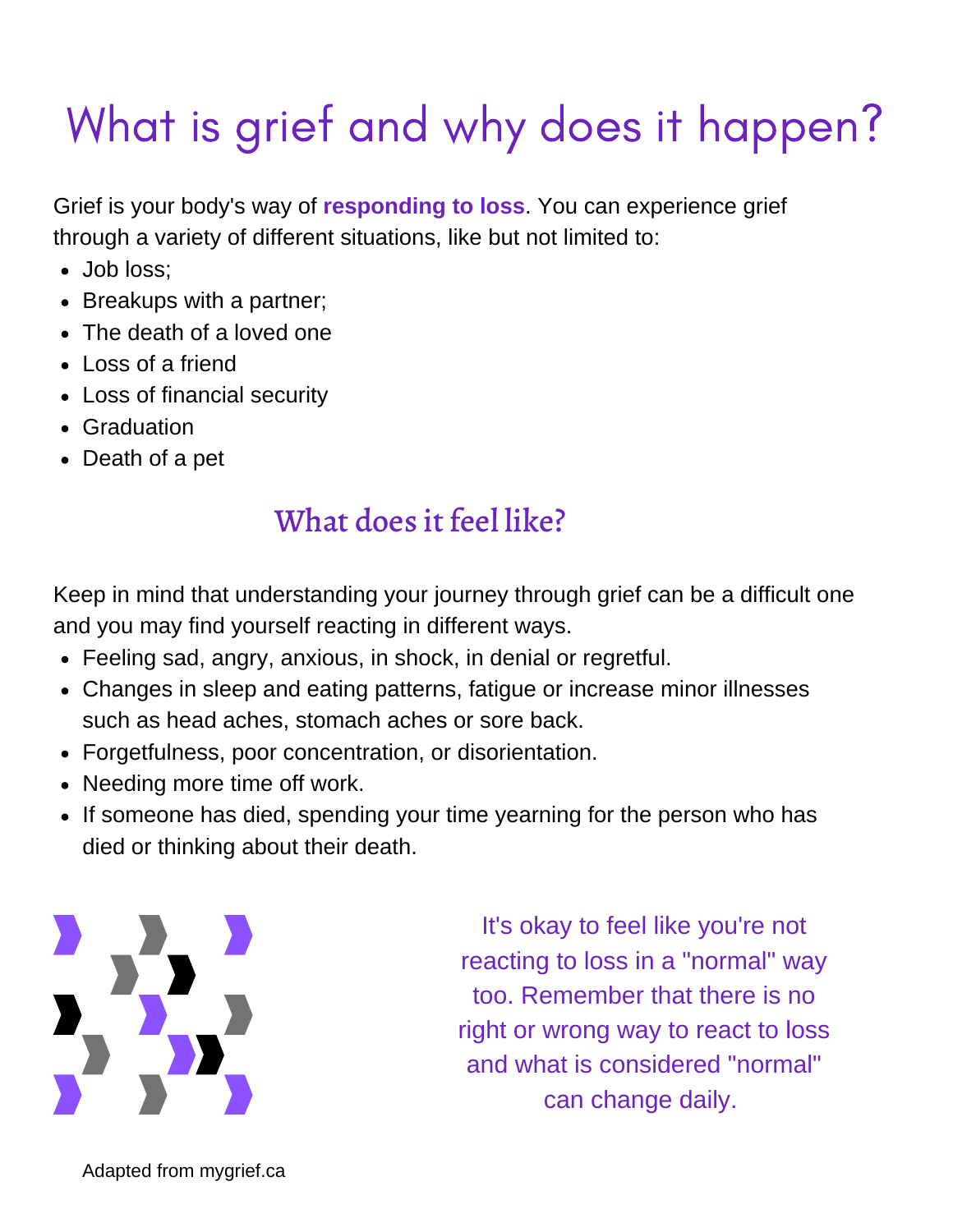# How can I cope with the loss I' m experiencing?

When you experience a loss, it's common to feel like you want to avoid it because the feelings that come with grief are hard to tackle.

In light of this, avoiding your grief and trying to "get over it fast" can do more harm than good.



Your grief is unique to you and can take different amounts of time because we all grieve in our own way. Here are some things you can try to help you along the way...

- **Accept the reality of the loss.** Some may try to protect themselves by denying the loss, but accepting it can make the process easier for you.
- **Take on the task of acknowledging personal growth.** When experiencing loss, it's possible to discover new things about yourself.
- **Set reasonable expectations.** Setting boundaries for yourself is important because you'll need to recognize the emotional energy that it takes to grieve. Asking others for help, making realistic plans for yourself or setting priorities are some ways you can take care of yourself.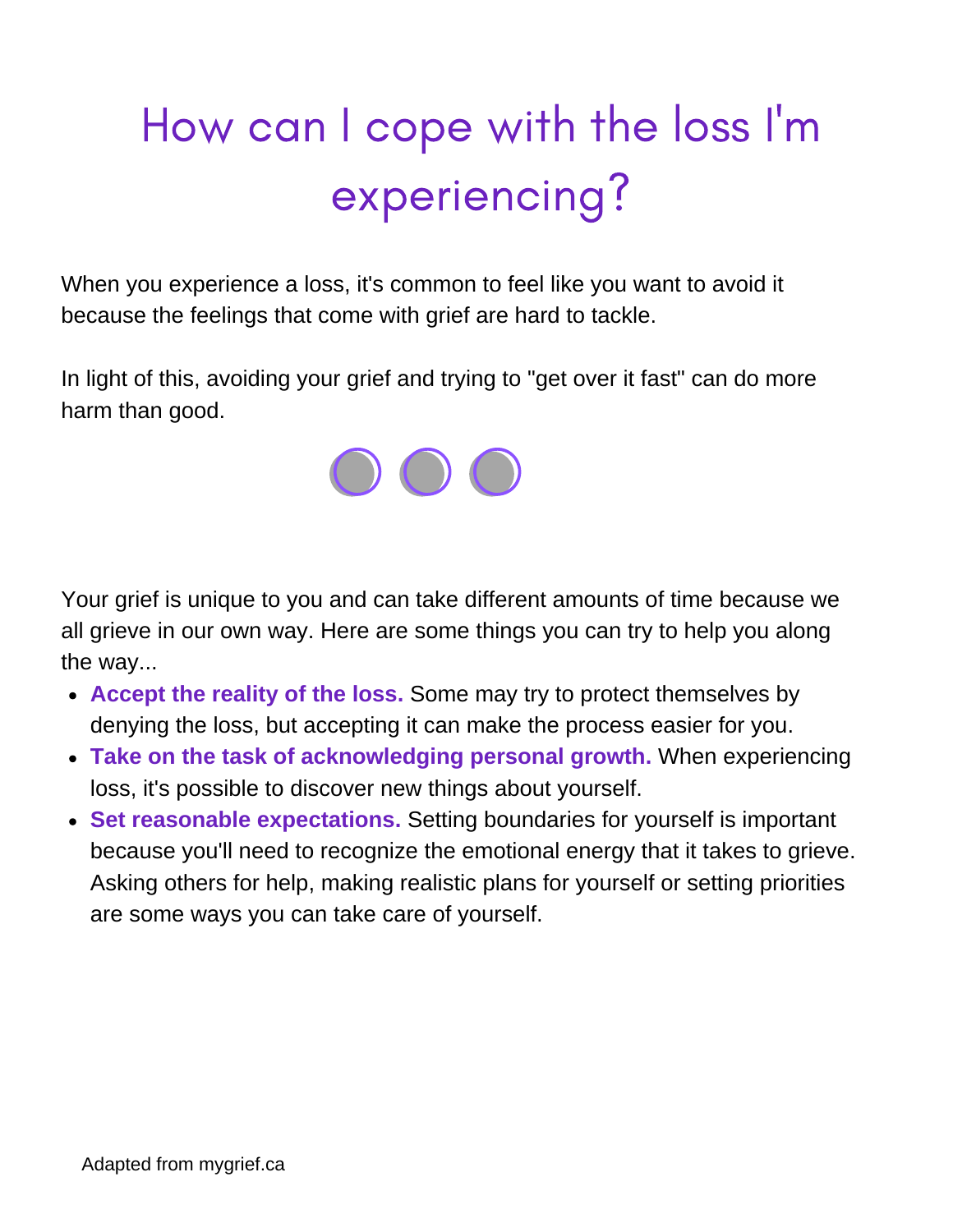## Someone close to me just died, how can I memorialize them?

Making the time to remember the person who died is healthy and promotes positive grieving. It can help you recognize the importance that person had on your life (and still does), recognize the difficult times and can help build your life around the loss.



You can try looking over old **photo albums or collections** to celebrate the memories, start your own **scrap book** dedicated to the person who died, create a **memory box** filled with items that remind you of the person who died, or you could **arrange a ceremony** that fits your culture or religion.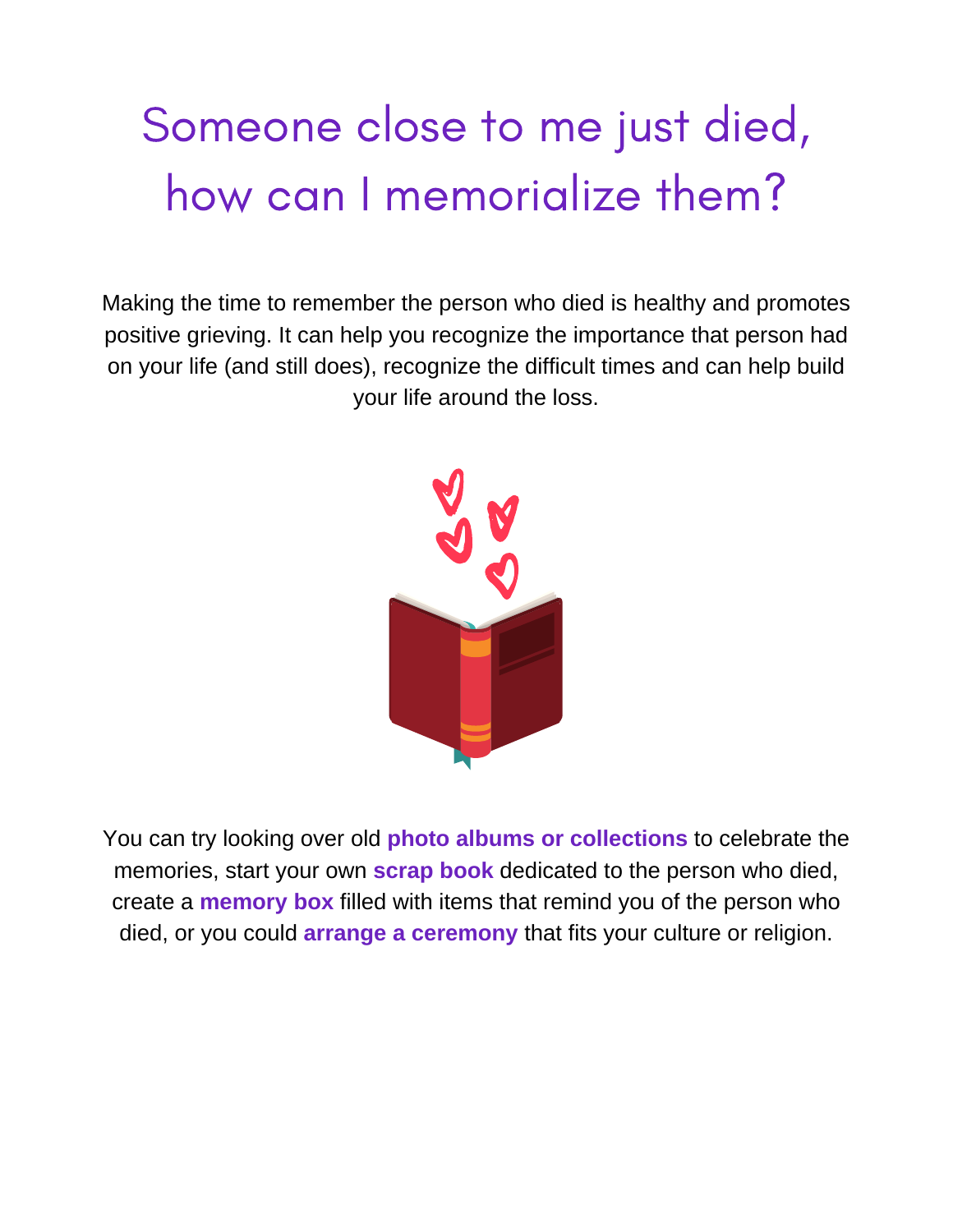# Someone I know is grieving, how can I help?

If you have a friend or loved one experiencing a loss, it can be difficult to figure out what to say or how to help them. The following may help you have that difficult and emotional conversation...

- **Ask Questions.** You can connect with someone easier by showing curiosity and concern for their wellbeing. Asking things like, "how are things going for you?". or "how can I help you through this?" are some examples.
- **Respect their experience.** If you have experienced a loss before and recognized that you coped a different way than them, make sure you keep in mind that they're doing what they think is best for them, even if it wasn't something you would do to cope.
- **Stay present in the moment.** Make eye contact and show them that you're listening and that you care.
- **Get consent before you offer advice or strategies for coping.** Sometimes, this can overstep boundaries. Sometimes all your friend/family member needs is a listening ear.

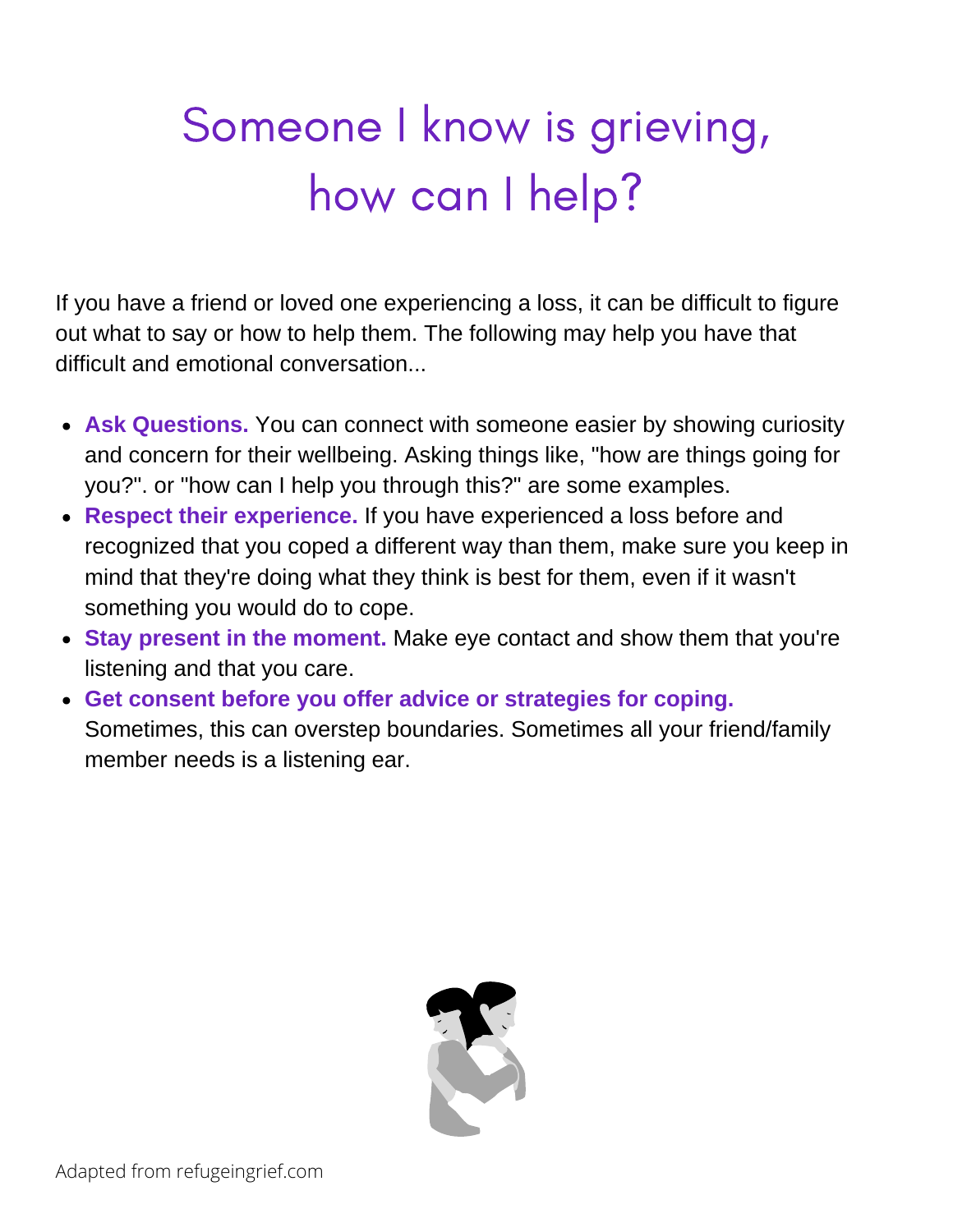### Creating a Memory Box

Making a memory box can allow you to keep special items that remind you of the person who died. You can keep it to yourself in a safe place, or share it with your friends and family.

- First, **find a box that interests you**. It can be any size, shape or colour.
- Second, **decorate your box**. You can make it your own or follow a theme that reminds you of your loved one. Covering the box with construction paper of your choice, stickers or even photos of the person who died can make it unique to you.
- Lastly, **find items to place in your box**. Photos, jewelry, or items that remind you of the person who died are a few examples.

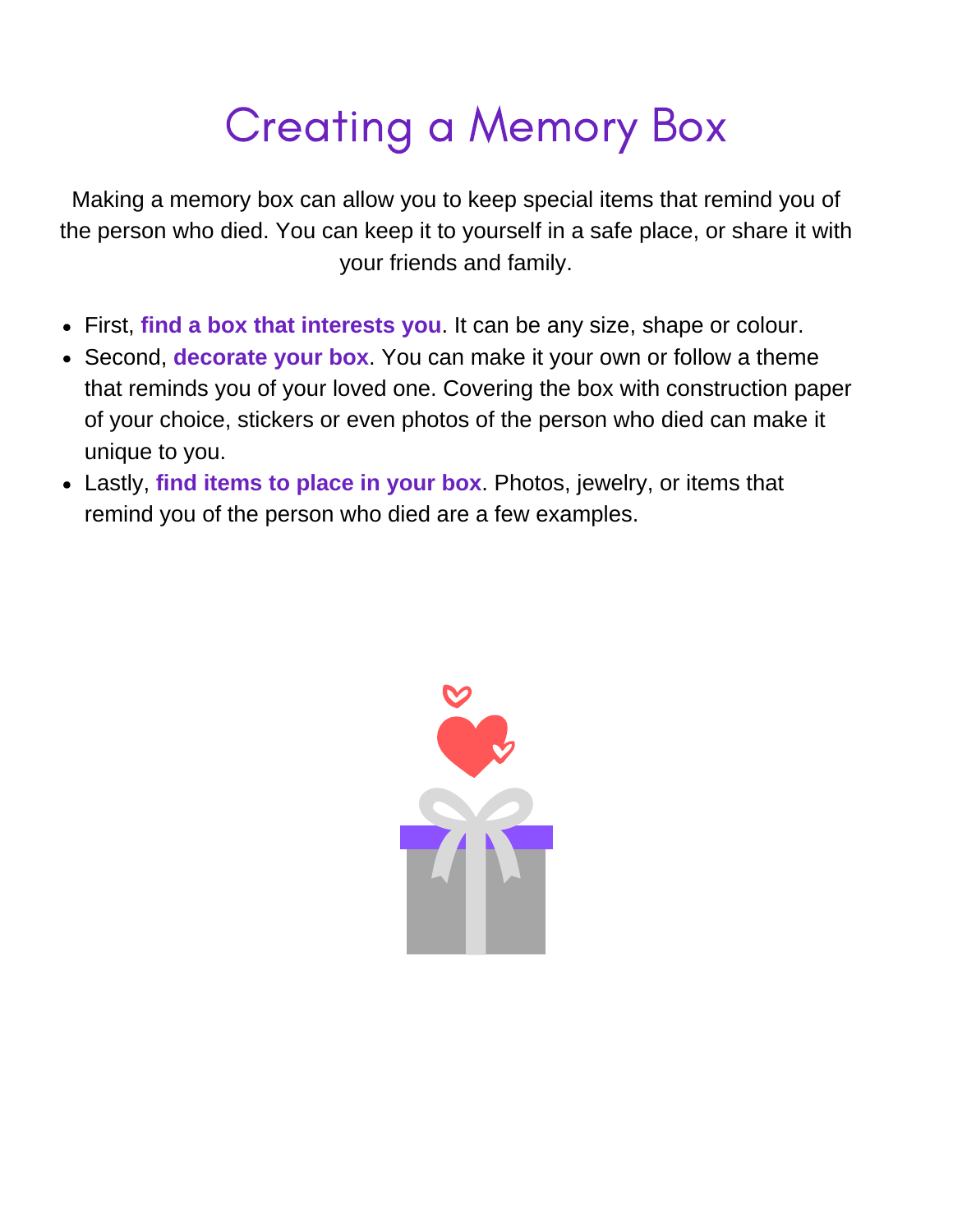### **Grief Journal**

Use this space to write about how you're feeling about the loss you've been experiencing. What are some boundaries you could set for yourself? Who are some of the people you feel you could talk to and lean on for support? Ask yourself these questions as you write to set reminders of the support system you have in place.

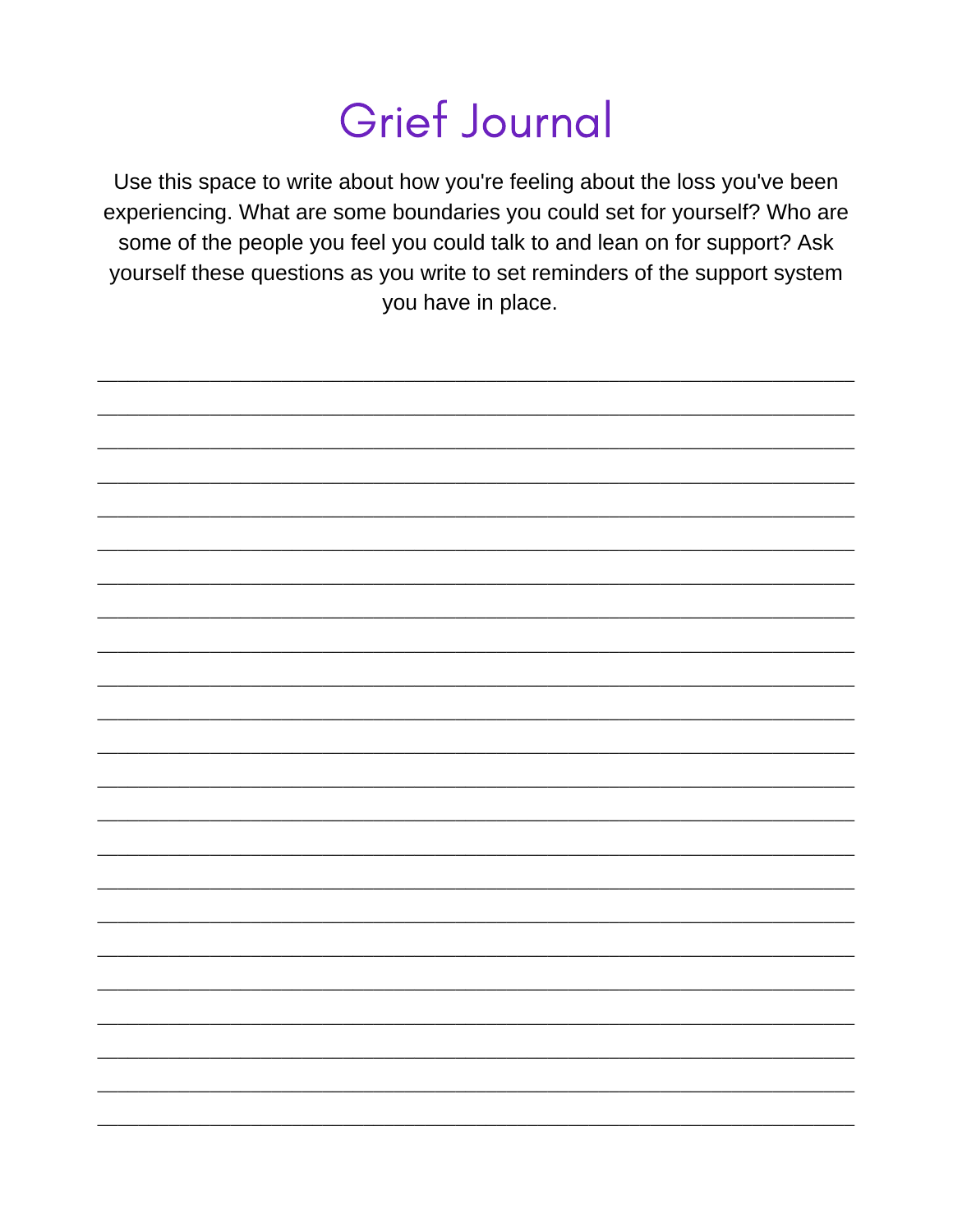

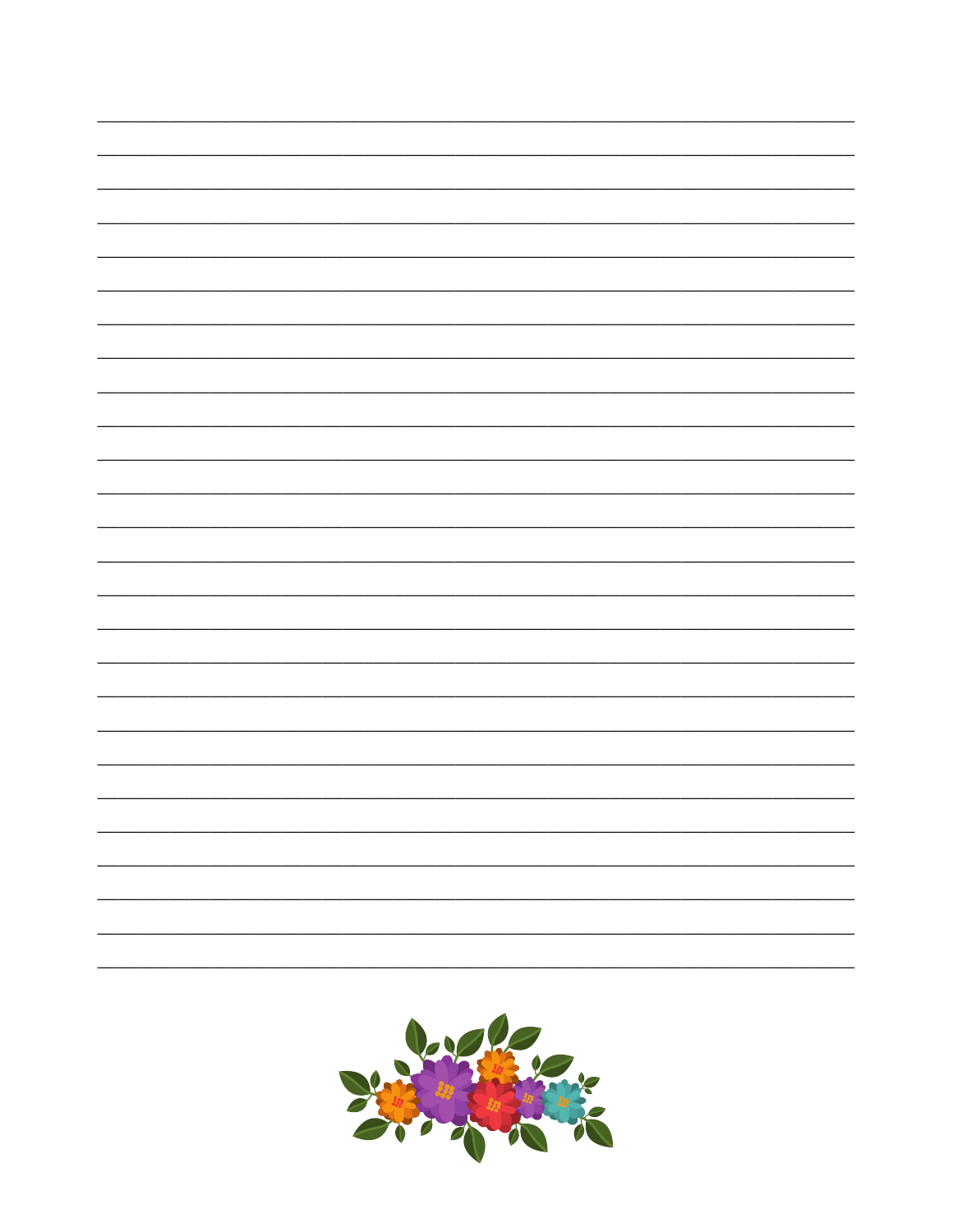### **Resources**

#### On Campus

#### **Student Counselling Centre (SCC)**\*

474 University Centre, open Monday - Friday, 8:30 - 4:30 Offers groups and workshops and individual counselling. http://umanitoba.ca/student-supports/counselling-resources-students

#### **Spiritual Care**\*

102C University Centre, open Monday, Tuesday, Wednesday and Friday, 8:30 - 4:30

Offers a supportive presence to students who are searching for a meaning, identity, or purpose in the face of suffering, loss or illness. http://umanitoba.ca/student/spiritual-care/spiritual-care-coordinator.html

### Off Campus

#### **Palliative Manitoba**

2109 Portage Avenue, open Monday - Friday, 8:00 - 4:00 (204)889-8525 www.palliativemanitoba.ca Provides support groups, grief seminars, and a telephone bereavement program to individuals who had experienced the loss of a loved one.

#### **The Compassionate Friends of Winnipeg**

www.tcfwinnipeg.org

Provides a peer support group for families who are grieving the loss of a child of any age from any cause. Note: this is a non-profit organization run by peers, there are no professionals available for consultation. If you are struggling and require professional supports, refer to the previous resources.

\*There are no in-person services at the University of Manitoba currently. Check the relevant websites for remote services and updates.